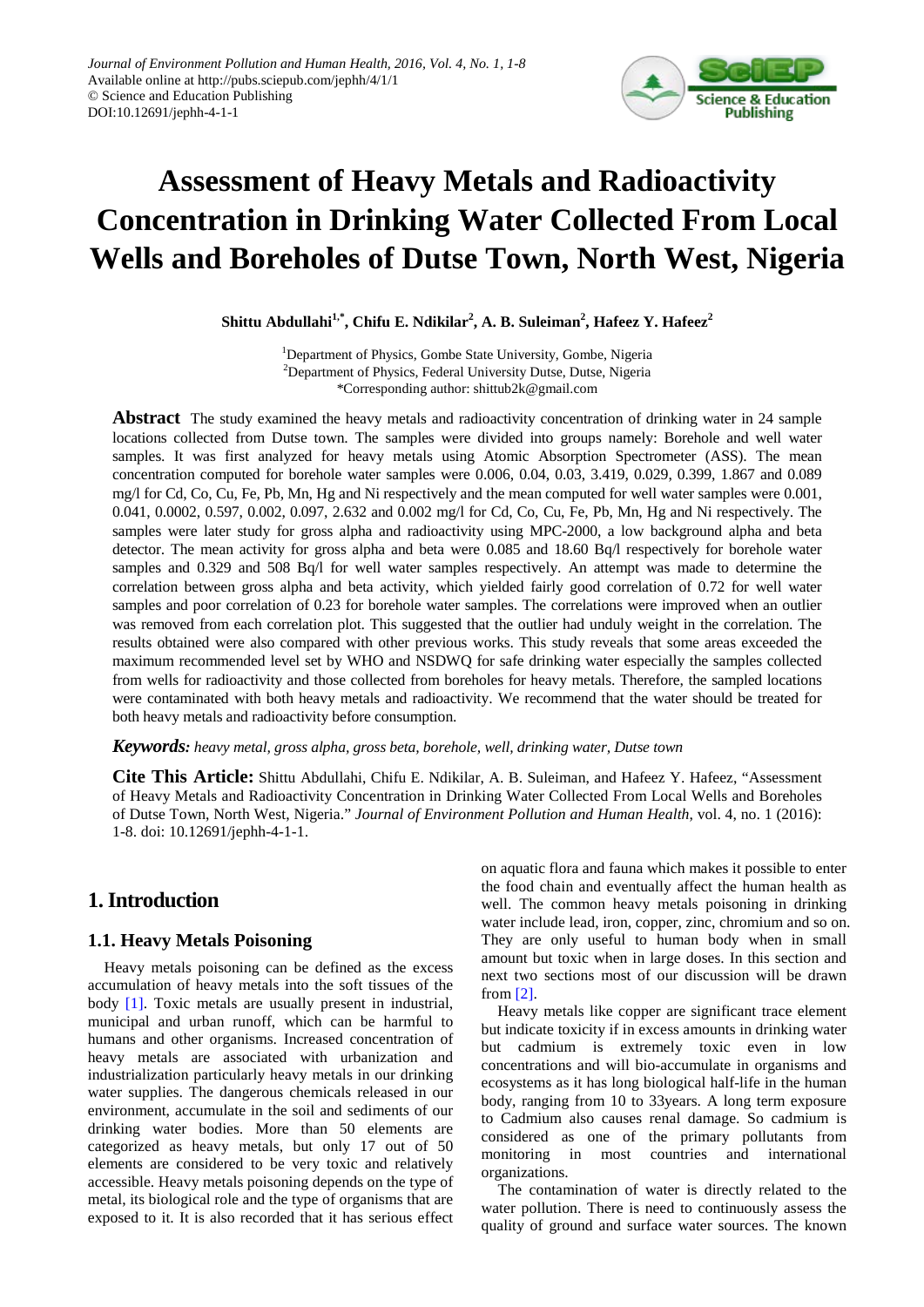fatal effects of heavy metal toxicity in drinking water include damaged or reduced mental and central nervous function and lower energy level. They also cause irregularity in blood composition, and badly affect vital organs such as kidneys and liver. The long term exposure to these metals result in physical, muscular, neurological degenerative processes that cause Alzheimer's disease (brain disorder), Parkinson's disease (degenerative disease of the brain), muscular dystrophy (progressive skeletal muscle weakness), multiple sclerosis (a nervous system disease that affects brain and spinal cord). Also, lead is one of the most common heavy metals in drinking water, if occurs more than its permissible limit triggers general metabolic poison and enzyme inhibitor. Lead has the ability to replace calcium in bone to form sites for long term replacements. Drinking water is obtained from a variety of sources like wells, rivers, lakes, reservoirs, ponds etc. These various sources of water pose the greatest risk to human health due to contamination of the sources .Water pollutants mainly consists of heavy metals, microorganisms , fertilizers and thousands of toxic organic compounds. Heavy metals in water occur only in trace levels but are more toxic to the human body. Keeping in view the hazardous nature of heavy metals contamination in water, it became necessary to study the concentration of heavy metals in our drinking water and highlight the danger if the concentration exceeds the maximum level as recommended by World Health Organization (WHO) and other international organization such as USEPA, EPA and so on.

#### **1.2. Radioactivity in Water**

Radioactivity in water is relatively easy to measure. Given the appropriate equipment and radio-analytical expertise, the interpretation of the significance of the measured radioactivity to the domestic water user is beset with uncertainties and imponderables, especially when it comes to evaluating the actual risk to the consumer. Water is a necessity to man and his environment; it has existed throughout the history of the earth crust or even before the existence of man. Man uses water for the following activities: irrigation, power generation and domestic activity. There are two natural sources of water: rain and ground waters. It is found in rivers, wells, lakes and streams. The activities of human and natural phenomena constantly pollute the sources of water and affect water quality. Water pollution arises as a result of waste and sewage disposal into the environment and rivers by industries, hospitals and use of materials such as fertilizers by farmers. These disposed materials often contain radio nuclides [\[3\].](#page-7-0) In developing countries like Nigeria, lack of safe drinking water is one of the serious threats to the human health as a result of that, rivers, streams, well and borehole waters are often used as alternative to the scarce pipe-borne water for drinking and domestic activities without any treatment [\[4\].](#page-7-1)

Water bodies are also polluted from Naturally Occurring Radioactive Materials (NORM) that emits alpha, beta and gamma radiation. These usually have elements in the uranium and thorium series whose radioactivity bring about an appreciable airborne particulate activity and contribute to the radioactivity of rain and ground waters. It also affects drinking water from deep wells which are expected to have a higher concentration of radioactive elements compared to surface water. Furthermore, man-made alpha emitters, such as plutonium and americium could be transported into springs or wells there upon extending the activity level of the water [\[3\].](#page-7-0)

There is a great concern for the quality of drinking water as it is critical to overall socio-economic development of any society and involves individuals, groups, government and non-governmental organizations. Since the public utilities are simply unable to cope with the demand for qualitative water, alternative source (s) of water must be devised. Consequently, the frustrated citizen of Dutse town in north-western Nigeria seek realistic solutions by digging local wells and boreholes as well as other water sources that are clean, clear, odorless, apparently pure and safe to drinking. Available statistics show that urban centers are better off than the rural areas in terms of access to safe drinking water sources. This is so perhaps where large population resides, as a result of that most of the national and international aids are directed to these centers. Moreover, the conditions are just as dreadful in the cities as in rural localities, since there is no boundary between the rural and cities centers. To justify the situation evidently, UNICEF in 2010 joint monitoring program for water supply and sanitation, reported that only 58% of Nigerian population has access to improved drinking water supply and only 32% have sanitation coverage. This translates into about 64 millions of Nigerians without access to improved drinking water and over 100 million people do not have access to improved sanitation, all out a total population of about 150 million [\[11\].](#page-7-2)

The critical water shortage forced people of Dutse to drink untreated water obtained from surface and underground sources, thus, exposing themselves to hazardous chemicals and infectious agents. This has drawn the attention of many researchers to examine the radioactivity, physicochemical and microbial characteristics of water sources [\[11\].](#page-7-2)

This work examined the level of heavy metals and radioactivity concentration in water drawn from local hand-dug wells and boreholes used for drinking and other domestic activity. The study will be significant to the communities around the sampled locations and the government in its effort to provide safe drinking water to masses.

## **2. Materials and Method**

#### **2.1. Counting Equipment**

The gross alpha and beta counting equipment used in this work is MPC-2000, a Low Background alpha and beta counter. The equipment is a gasless proportional counter with ultra-thin window. The sample was placed in a planchet and later placed in a sample carrier. The carrier was then placed on the sample drawer and closed for the purpose of gross alpha and beta counting. The counting was done automatically according to the selected count mode when the appropriate sample parameters were entered [\[5\].](#page-7-3) The second equipment used for determination of some trace heavy metals is Atomic Absorption spectroscopy (AAS).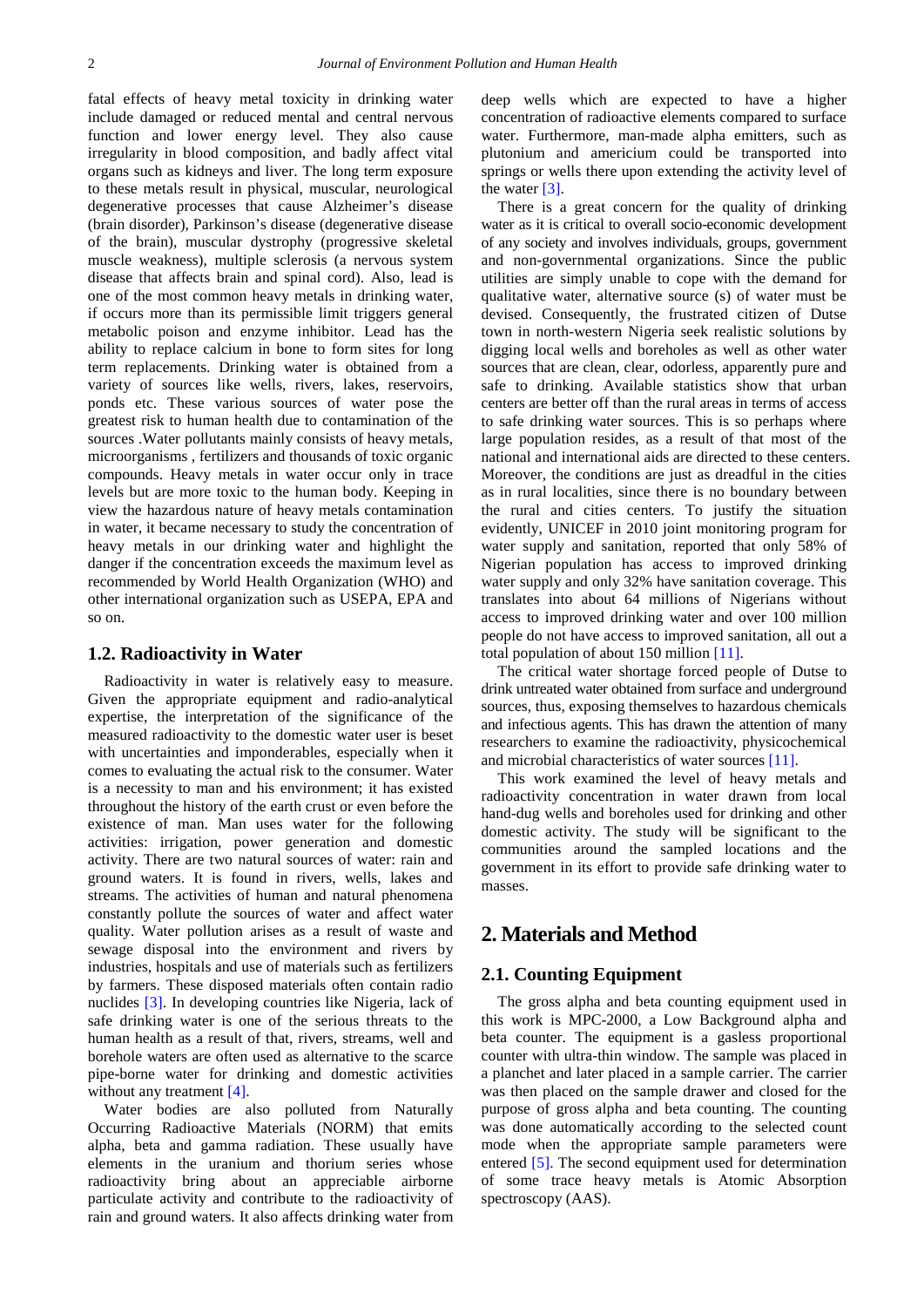### **2.2. Sampling**

#### **a). Sampling Frame**

The area under study is Dutse metropolis and this investigation is limited to underground water sources in local boreholes and wells used by people for drinking, domestic activities, irrigation and animal husbandry. The method adopted for the sampling is stratified random sampling [\[4\].](#page-7-1)

#### **b). Sampling Procedure**

The sampling procedure involves the following: The sample container was rinsed three times with the water being collected, to minimize contamination from the original content of the sample container. Two samples were collected per sampling point which makes the total 48 samples from 24 different sampling points. Air space of about 1% in the container of water collected was left for each sample to give room for thermal expansion. There was marked on each container indicating two liters of volume corresponding to the air gap. 20 ml of diluted nitric acid was added to the sample immediately after collection to reduce the pH and to minimize precipitation and absorption on container walls. The samples were tightly covered with container cover and masking tape and kept in the laboratory for analyses.

#### **2.3. Sample Preparation**

The specified volume of each sample was poured into a beaker and evaporated on a hot plate to 50 ml volume and then transferred to a clean dry planchet. The samples were evaporated to dryness on hot plate. The residues were transferred onto to a clean, dry and previously weighed planchet and the difference between the mass of empty planchet and that of the empty planchet plus residue gives the mass of the residue. The residues were uniformly spread on the planchet by dropping a few drops of ethanol. The residues were allowed to dry and then covered with Mylar film ready for counting.

SE = 
$$
\frac{(w_2 - w_1) - (w_3 - w_1)}{w_2 - w_1} \times 100\%
$$
 (1)

Where  $SE = Sample Efficiency$ ,  $w_1 = weight of empty$ planchet,  $w_2$  = weight of planchet plus residues obtained after evaporation and  $w_3$  = weight of empty planchet – weight of residue.

The sample preparation for determination of heavy metals in the water were prepared according to the samples preparation procedure developed for the analysis using Atomic Absorption Spectroscopy at the general laboratory, department of chemistry, Ahmadu Bello University (ABU), Zaria.

#### **2.4. Counting and Analysis**

The counting equipment is automated. The protocol involves entering preset time, counting voltage and number of counting cycles. Also, the counter characteristics (efficiency and background) volume of sample used and sampling efficiency specified [\[6\].](#page-7-4) The calculation formulae for count rate activity and other parameters for a given sample are shown below: a) Count Rate

$$
R(\alpha, \beta) = \frac{Raw(\alpha, \beta) Count}{Count Time}
$$
 (2)

In all modes except mode alpha then beta: b) Activity (A)

$$
A(\alpha, \beta) = \frac{R(\alpha, \beta) - B \Box \alpha \beta}{SE \times CE \times V} \times \frac{1}{60}
$$
 (3)

Where A is the activity, B is the background, R is the rate, SE is the sample efficiency, CE is the channel efficiency and V is the equivalent volume of water evaporated.

The statistical precision is calculated for the channel, on each measurement and it depends only on the preset count whose value is declared indirectly. Assume N measurements are made during a time T, the average is given by  $\overline{m} = \frac{\sum m i}{N}$  and the standard deviation ( $\sigma$ ) is

given by

$$
\sigma = \sqrt{\left[\frac{R_s}{t_s} + \frac{R_b}{t_b}\right]}
$$
 (4)

 $R_s$  = Sample counting rate

 $R_b$ = Background counting rate

 $t_s$ = Sample counting time

 $t<sub>b</sub>$  = Background counting time

$$
CR = 1.96\sigma \tag{5}
$$

Where  $CR =$  Counting Error

#### **c) Statistical Analysis**

In order to analyze the activity measured, statistical techniques employed are estimation of the central tendencies and deviations, correlation analysis and histograms. The correlation coefficient (r) is given by the expression below [\[7\]:](#page-7-5)

$$
r = \frac{n\sum xy - \sum x \sum y}{\sqrt{\left[n\sum x^2 - (\sum x)^2\right]\left[n\sum y^2 - (\sum y)^2\right]}}
$$
(6)

And the geometric mean (GM) is given by as:

$$
GM = \sqrt[n]{(x_1, x_2, ..., x_n)}.
$$
 (7)

All statistical analyses were carried out using the Microsoft Excel.

## **3. Results and Discussion**

In this section, the water samples drawn from boreholes and local hand-dug wells were studied and analyzed for heavy metals and radioactivity concentration using Microsoft excel and some simple statistical tools.

## **3.1. Measured Heavy Elements for Borehole and Well Water Samples**

Figure 1 shows the plot of measured heavy elements of borehole water samples from Dutse, Jigawa state. The concentrations were continuously varied across the sample locations. The maximum concentration obtained at Fatara hovers around 23.256 mg/l (Iron). It could be realized that the Iron concentration was not reflected in the plot, it was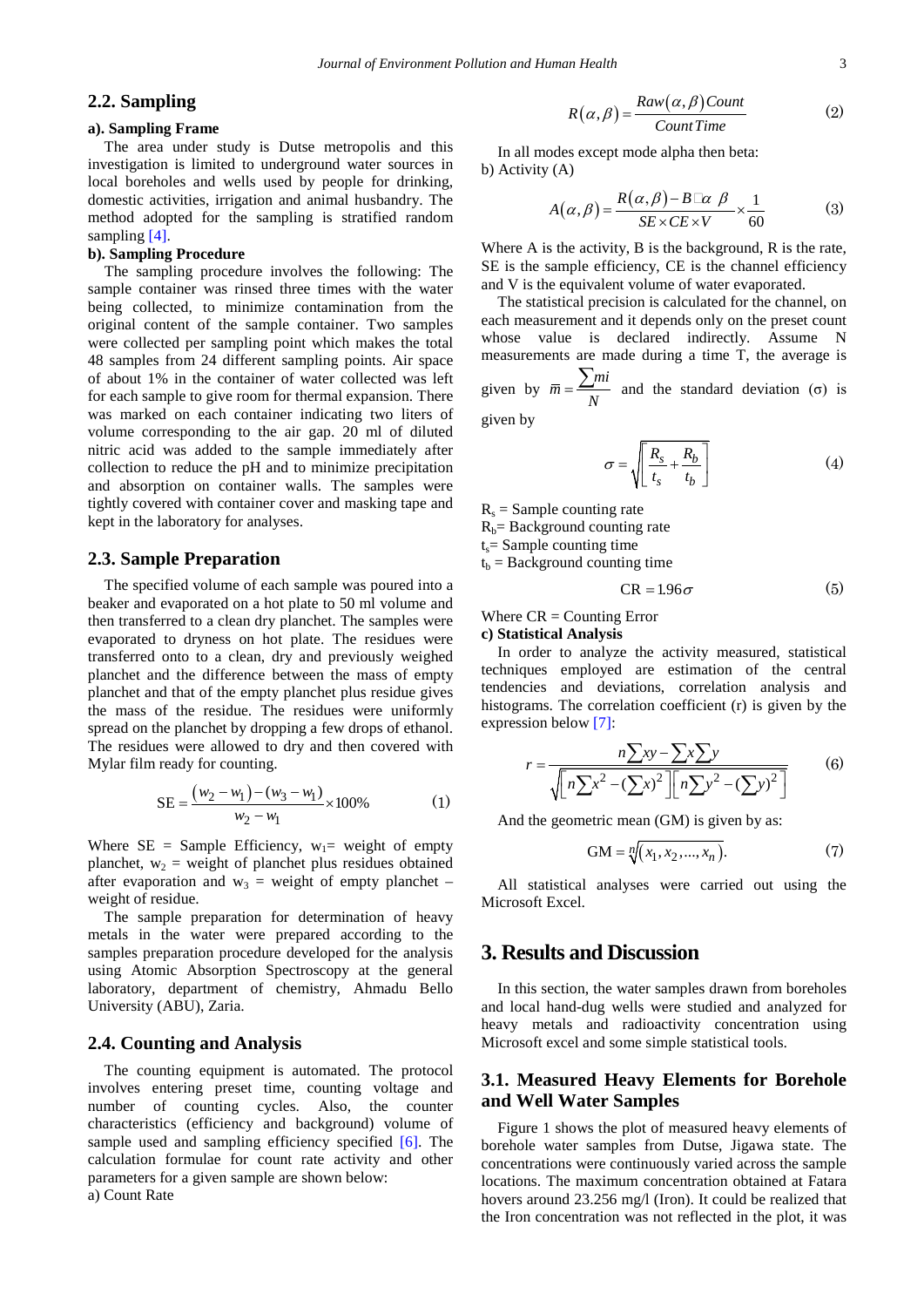removed due to its larger magnitude compared to other elements in the plot. The chart was further explained using [Table 1,](#page-3-0) [Table 2](#page-3-1) and [Table 3](#page-3-2) below.



**Figure 1.** Plot of Measured Heavy Elements of Borehole Water Samples for Dutse Town

**Table 1. The maximum admissible limit set by different national and international organizations for safe drinking water [\[8,9,10\]](#page-7-6)**

<span id="page-3-0"></span>

|                  | Concentration of Heavy metals in mg/l        |     |     |       |           |      |       |      |  |
|------------------|----------------------------------------------|-----|-----|-------|-----------|------|-------|------|--|
|                  | Cd<br>Co<br>Ph<br>Ni<br>Cu<br>Fe<br>Hg<br>Mn |     |     |       |           |      |       |      |  |
| <b>NSDWO</b>     | 0.003                                        | NΜ  | 1.0 | 0.01  | 0.3       | 0.2  | 0.001 | 0.02 |  |
| <b>NAFDAC</b>    | 0.0                                          | NM  | NM  | 0.0   | <b>NM</b> | NM   | 0.0   | NM   |  |
| <b>USEPA</b>     | 0.005                                        | 0.1 | 1.3 | 0.015 | 0.3       | 0.05 | 0.002 | 0.1  |  |
| <b>WHO</b>       | 0.003                                        | NM  | 2.0 | 0.01  | 0.3       | 0.4  | 0.001 | 0.07 |  |
| NM: Not mention. |                                              |     |     |       |           |      |       |      |  |

NM: Not mention.

[Table 1.](#page-3-0) shows the maximum contamination level (MCL) of some heavy metals in drinking water set by different organizations such as Nigerian Standards for Drinking Water Quality (NSDWQ), National Agency for Food and Drug Administration and Control (NAFDAC), United States Environmental Protection Agency (USEPA) and World Health Organization (WHO). The heavy elements in the [Table 1](#page-3-0) above were the elements of concern in this study.

**Table 2. Locations with concentration above Maximum Contamination Level (AMCL) and below Maximum Contamination Level (BMCL) for borehole water samples**

<span id="page-3-1"></span>

| <b>Heavy Elements for Borehole Water Samples</b> |                |    |    |        |        |        |        |        |
|--------------------------------------------------|----------------|----|----|--------|--------|--------|--------|--------|
| <b>Sample Locations</b>                          | Cd             | Co | Cu | Fe     | Ph     | Mn     | Hg     | Ni     |
| <b>FUD</b>                                       | $+$            | NM |    |        | $^{+}$ |        | $^{+}$ | $^{+}$ |
| <b>Gidan Dubu Yadi</b>                           | $+$            | NΜ |    | $^{+}$ | $+$    | -      | $^{+}$ |        |
| <b>Bakwato 1</b>                                 |                | NΜ |    | $^{+}$ | $^{+}$ | $^{+}$ | $^{+}$ |        |
| <b>Bakwato 2</b>                                 |                | NΜ |    | $^{+}$ |        |        | $^{+}$ |        |
| <b>Tashar Danwake</b>                            |                | NΜ |    | $+$    |        |        | $^{+}$ |        |
| Fatara                                           |                | NΜ |    | $^{+}$ |        |        | $+$    |        |
| <b>Kargo</b>                                     |                | NΜ |    | $^{+}$ | ۰      |        | $^{+}$ |        |
| Fagoji 1                                         | ٠              | NΜ |    | $^{+}$ |        | $+$    | $^{+}$ |        |
| Zai                                              |                | NΜ |    | $^{+}$ |        |        | $^{+}$ |        |
| Limawa                                           |                | NΜ |    | $+$    |        |        | $^{+}$ |        |
| Jigawar Tsada                                    | $\overline{a}$ | NΜ | ۰  | $^{+}$ | ۰      |        | $+$    |        |

NM: Not Mention in the guidelines set by most of the organizations **(+):** Above the maximum permissible limit **(-):** Below the maximum permissible limit

[Table 2](#page-3-1) shows the heavy elements and corresponding locations for borehole water samples. The table was used to identify the areas with concentration above and below the maximum recommended level denoted by  $(+)$  and  $(-)$ respectively. The concentration of cadmium in all the sample locations was almost below the maximum contamination level set by NSDWQ and WHO except for FUD and Gidan dubu yadi with 0.056 and 0.01 mg/l respectively. The guidelines for Cobalt was not mentioned in either NSDWQ or WHO. The copper concentration for all samples was below the guidelines set by NSDWQ and WHO respectively. The iron concentration exceeded the guidelines for almost all the sample locations except for FUD with 0.228 mg/l. Lead concentration was high at FUD, Gidan dubu yadi and Bakwato 1 estimated at 0.194, 0.062 and 0.053 mg/l respectively. Manganese concentration was high at Bakwato 1 and Fagoji 1 amounting to 1.787 and 1.388 mg/l respectively. The mercury concentration was extremely high for all the sample locations, and exceeded all the guidelines set by national and international organizations including WHO and NSDWQ. Finally, Nickel concentration was high at FUD and low for all other sample locations.

**Table 3. Range and mean values of measured heavy elements for borehole water samples**

<span id="page-3-2"></span>

| <b>Borehole Water Samples</b> |              |               |  |  |  |  |  |
|-------------------------------|--------------|---------------|--|--|--|--|--|
| <b>Heavy Metals</b>           | Range (mg/l) | Mean $(mg/l)$ |  |  |  |  |  |
| Cd                            | $0 - 0.056$  | 0.006         |  |  |  |  |  |
| Co                            | 0.027-0.077  | 0.04          |  |  |  |  |  |
| Cu                            | $0 - 0.193$  | 0.033         |  |  |  |  |  |
| Fe                            | 0.228-23.256 | 3.419         |  |  |  |  |  |
| Pb                            | $0 - 0.194$  | 0.029         |  |  |  |  |  |
| Mn                            | 0.035-1.787  | 0.399         |  |  |  |  |  |
| Hg                            | 1.38-2.806   | 1.867         |  |  |  |  |  |
| Ni                            | $0 - 0.03$   | 0.089         |  |  |  |  |  |

[Table 3](#page-3-2) shows the range and mean values for each measured heavy elements collected from borehole. The arithmetic mean computed indicated that almost all the values exceeded the maximum recommended level set by WHO and NSDWQ except for Co and Cu which indicated low concentration.



**Figure 2.** Plot of Measured Heavy Elements of Well Water Samples for Dutse Town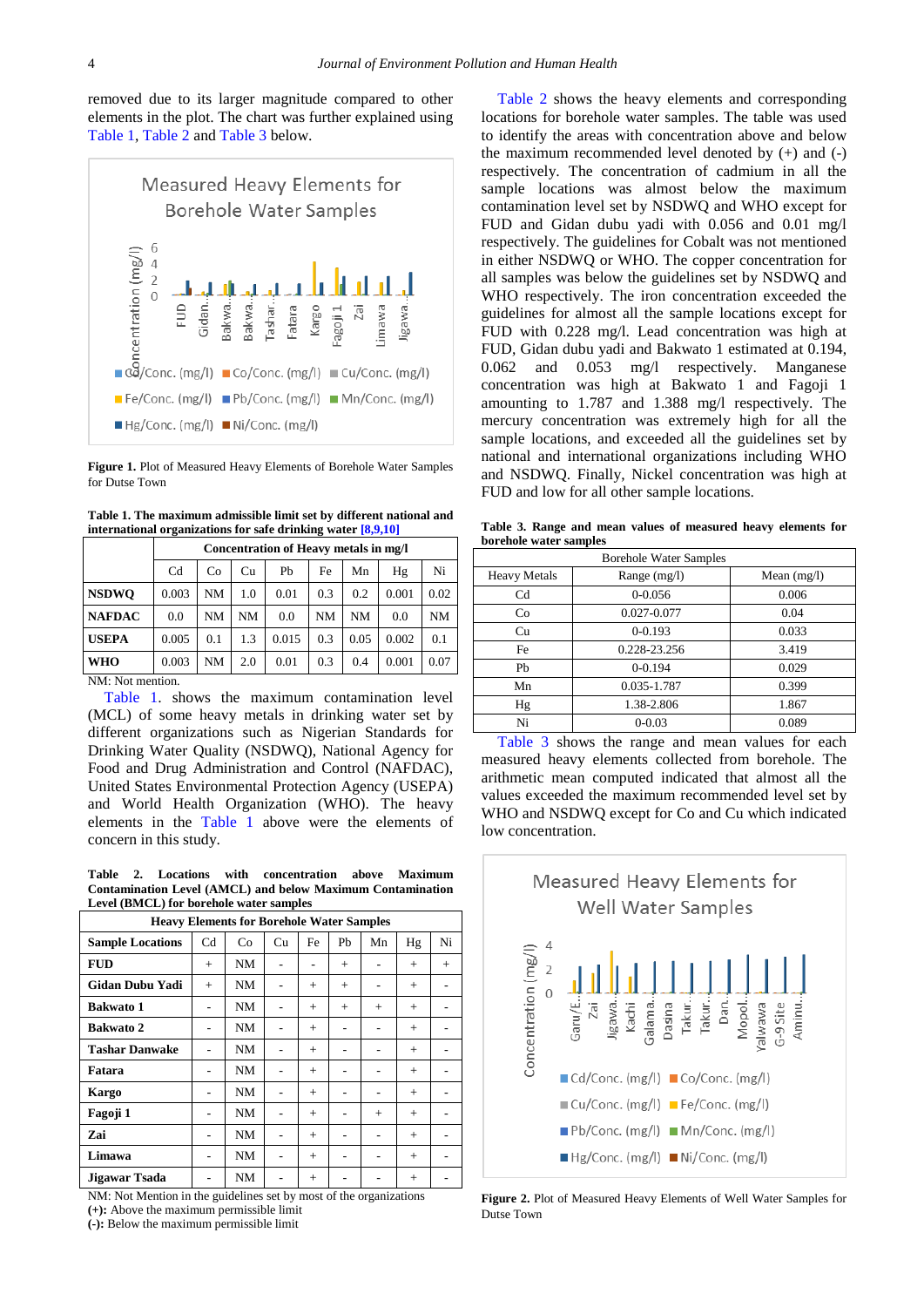Figure 2 shows the plot of measured heavy elements of well water samples for Dutse town, Jigawa state. The maximum heavy element recorded at Jigawa sarki was 3.428 mg/l, followed by mercury concentration for all the sample locations. The plot was further explained by the [Table 4](#page-4-0) and [Table 5](#page-4-1) below.

**Table 4. Locations with concentration above Maximum Contamination Level (AMCL) and below Maximum Contamination Level (BMCL) for well water samples**

<span id="page-4-0"></span>

| <b>Heavy Elements for Well Water Samples</b>                                           |    |    |    |     |     |     |        |    |
|----------------------------------------------------------------------------------------|----|----|----|-----|-----|-----|--------|----|
| Sample Locations                                                                       | Cd | Co | Cu | Fe  | Pb  | Mn  | Hg     | Ni |
| Garu/Emir palace                                                                       |    | NM |    | $+$ |     |     | $^{+}$ |    |
| Fagoji 2                                                                               |    | NM |    | ۰   | ٠   | $+$ | $+$    |    |
| Jigawa Sarki                                                                           |    | NM |    | $+$ |     |     | $^{+}$ |    |
| Kachi                                                                                  |    | NM |    | $+$ |     |     | $+$    |    |
| Galamawa                                                                               |    | NM |    | ٠   |     |     | $^{+}$ |    |
| Dasina                                                                                 |    | NM |    |     |     |     | $+$    |    |
| Takur Adua                                                                             |    | NM |    |     |     |     | $^{+}$ |    |
| <b>Takur Site</b>                                                                      |    | NM |    |     |     |     | $^{+}$ |    |
| Dan Masara                                                                             |    | NM |    |     |     |     | $^{+}$ |    |
| Mopol Base                                                                             |    | NM |    |     |     |     | $+$    |    |
| Yalwawa                                                                                |    | NM |    |     | $+$ |     | $+$    |    |
| G-9 Site                                                                               |    | NM |    |     |     |     | $+$    |    |
| Aminu Kano Way                                                                         |    | NM |    |     |     |     | $^{+}$ |    |
| $\cdot$<br>$-11111$<br>$\cdot$ 1<br>1.<br>$\blacksquare$<br>$\mathbf{1}$<br>$\epsilon$ |    |    |    |     |     |     |        |    |

[Table 4](#page-4-0) shows the heavy elements and corresponding locations for well water samples. The table was used to identify the areas with concentration above and below the maximum recommended level denoted by (+) and (-) respectively. The concentration obtained for cadmium, cobalt, copper and nickel was below the maximum permissible limit as shown in the [Table 1](#page-3-0) above. The iron concentration was high at Garu/Emir palace, Jigawa sarki and Kachi hovering around 1.057, 3.428 and 1.34 mg/l respectively. The Lead concentration was high at Yalwawa estimated at 0.021 mg/l and all other areas were below the guidelines recommended by WHO and NSDWQ respectively. The measured concentration of Manganese at Fagoji 2 of value 1.033 mg/l was higher than the maximum permissible limit. Finally, the concentration measured for mercury was extremely higher than the recommended level set by any national and international organizations including WHO and NSDWQ.

**Table 5. Range and mean values of measured heavy elements for well water samples**

<span id="page-4-1"></span>

| <b>Well Water Samples</b> |             |        |  |  |  |  |
|---------------------------|-------------|--------|--|--|--|--|
| <b>Heavy Metals</b>       | Range       | Mean   |  |  |  |  |
| Cd                        | $0 - 0.003$ | 0.001  |  |  |  |  |
| Co                        | 0.033-0.048 | 0.041  |  |  |  |  |
| Cu                        | $0 - 0.003$ | 0.0002 |  |  |  |  |
| <b>Fe</b>                 | $0-3.428$   | 0.597  |  |  |  |  |
| Ph                        | $0 - 0.021$ | 0.002  |  |  |  |  |
| Mn                        | 0.057-0.175 | 0.097  |  |  |  |  |
| Hg                        | 2.179-3.148 | 2.632  |  |  |  |  |
| Ni                        | $0 - 0.006$ | 0.002  |  |  |  |  |

[Table 5](#page-4-1) shows the range and mean values for each measured heavy elements collected from well. The arithmetic mean computed shows that almost all the values were below the maximum recommended level set by WHO and NSDWQ respectively except for Iron and Mercury which indicated highest concentration.

## **3.2. Measured Activity for Well and Borehole Water Samples**

The measured activity for the samples collected from borehole and local dug well were discussed. It was observed that the arithmetic mean of alpha activity were 0.09 and 0.33 Bq/l for borehole and well water samples respectively and that of beta activity were 18.6 and 508 Bq/l for borehole and well water samples respectively.



**Figure 3.** Plot of Gross Alpha and Beta Radioactivity of Well Water Samples for Dutse Town

Figure 3 shows the chart of gross alpha and beta radioactivity of well water samples for Dutse town. It was observed that Jigawa sarki, Mopol base, Takur site, Dasina and Fagoji 2 had values of 0.834, 0.55, 0.884, 0.551 and 1.08 Bq/l respectively exceeding the maximum contamination level set by WHO of 0.5 Bq/l for alpha activity in drinking water. The maximum and minimum values recorded were 1.081 and 0.003 Bq/l respectively.

It was further observed that the measured beta activity for all sample locations were above the guidelines recommended by WHO of 1.0 Bq/l. The maximum and minimum activity observed were obtained and they gave 6284.5 and 6.826 Bq/l respectively. The high values of beta activity might be due to the nature of the sample locations and geological activities in the environment.





Figure 4 shows the chart of gross alpha and beta radioactivity of borehole water samples of Dutse town, Jigawa State. The observed alpha activity of all the sampling areas was below the maximum contamination level set by WHO of 0.5 Bq/l. The observed beta activity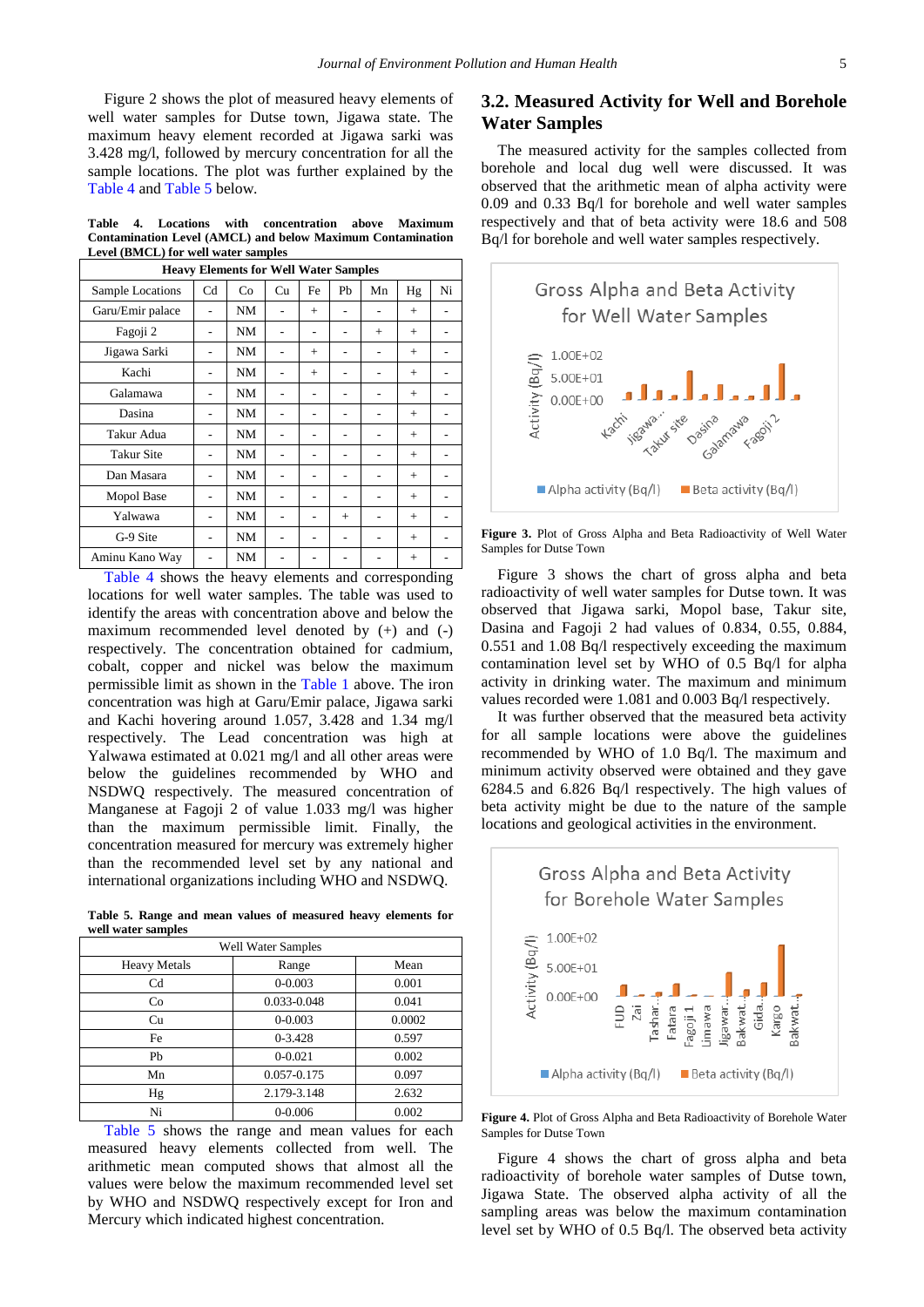of all the sampling locations was above the guidelines recommended by WHO of 1.0 Bq/l. The maximum activity reported for both alpha and beta were 0.485 and 84.677 Bq/l respectively and the minimum activity recorded was Below Detection Limit (BDL). The alpha activity recorded in borehole water samples were lower than the activity recorded in the well water samples. The difference might be from the absorption of radionuclides by the wall of the pipes unlike that of wells which was fetched directly from its source.

## **3.3. Relationship between Gross Alpha and Beta Activity**

A study was made to examine the correlation between gross alpha and beta activity for borehole and well water samples respectively collected from Dutse town, Jigawa State, Nigeria.



**Figure 5.** Correlation between Gross Alpha and Beta Activity of Well Water Samples

Figure 5 shows the correlation between measured alpha and beta activity of well water samples of Dutse town. The following were computed: coefficient of determination (R) of 0.51, Pearson regression coefficient (r) of 0.72, gradient of 39.33 and intercept of 12.67. The result showed a fairly good correlation. The correlation was improved by removing only one point which was considered to be an outlier that had significantly reduced the correlation.



**Figure 6.** Correlation between Gross Alpha and Beta Activity of Borehole Water Samples

Figure 5 shows the correlation between measured alpha and beta activity of borehole water samples of Dutse town. The following were computed: coefficient of determination (R) of 0.05, Pearson correlation coefficient (r) of 0.23, gradient of 19.11 and intercept of 10.61 respectively. A single point was also removed to improve the correlation

as was done for well water samples but yet very poor correlation was obtained.

## **3.4. Comparison of Results Obtained with Other Studies**

The results obtained for heavy metals analysis and radioactivity concentration in the water samples collected from Dutse town were compared with other works in different locations.

|  |                                |  | Table 6. Comparison of measured heavy elements in dutse town with |  |  |
|--|--------------------------------|--|-------------------------------------------------------------------|--|--|
|  | other places $[9,11,12,13,14]$ |  |                                                                   |  |  |

<span id="page-5-0"></span>

| Concentration (mg/l) |       |       |            |          |       |       |  |  |
|----------------------|-------|-------|------------|----------|-------|-------|--|--|
| <b>Heavy Metals</b>  | Gombe | India | Ethiopia   | Pakistan | Egypt | Dutse |  |  |
| C <sub>d</sub>       |       | 0.002 | 0.017      | 0.067    | 0.019 | 0.003 |  |  |
| Co                   |       |       | 0.018      |          |       | 0.041 |  |  |
| Cu                   | 0.02  |       | <b>BDL</b> |          |       |       |  |  |
| Fe                   | 0.62  |       |            | 1.676    | 0.804 | 1.824 |  |  |
| Pb                   |       | 0.003 |            | 0.351    |       |       |  |  |
| Mn                   | 0.12  |       | ۰          |          | 0.244 | 0.273 |  |  |
| Hg                   |       |       |            |          |       | 2.283 |  |  |
| Ni                   |       | 0.003 |            | 0.004    |       | 0.043 |  |  |

[Table 6](#page-5-0) shows the comparison between the measured heavy metals in Dutse town with those of other places such as Gombe-Nigeria, India, Ethiopia, Pakistan and Egypt. It was observed that the cadmium measured in Dutse was greater than that of India and less than the one measured in Ethiopia, Paskistan and Egypt. The measured cobalt in Dutse was greater than the one measured in Ethiopia. The measured copper was less than those of Gombe, Pakistan and Egypt. The iron concentration in Dutse was greater than those of all the other locations in comparison. The lead concentration in Dutse was greater than the concentration measured in India and less than the one measured in Pakistan and Egypt. The concentration measured for manganese in Dutse was greater than those of Egypt and Gombe. The nickel concentration in Dutse was greater than the ones measured in Pakistan and India. Finally, the measured mercury concentration in Dutse was extremely high and exceeded all the guidelines recommended by national and international organizations including WHO and NSDWQ.

**Table 7. Comparison of measured activity in dutse with other locations [\[4,15,16,17,18,19\]](#page-7-1)**

<span id="page-5-1"></span>

| Locations | Alpha $(Bq/l)$  |        |           |       |  |  |  |  |
|-----------|-----------------|--------|-----------|-------|--|--|--|--|
|           | Min             | Max    | <b>GM</b> | Mean  |  |  |  |  |
| Gombe     | 0.001           | 0.063  | 0.01      |       |  |  |  |  |
| Kano      | 0.0005          | 0.022  |           | 0.006 |  |  |  |  |
| Sokoto    | 0.01            | 6      | 0.26      |       |  |  |  |  |
| Bayelsa   |                 |        |           | 4.02  |  |  |  |  |
| Turkey    | 0.08            | 0.38   |           | 0.192 |  |  |  |  |
| Zaria     | 0.035           | 0.01   |           | 0.015 |  |  |  |  |
| Dutse     | 0.003           | 1.08   | 0.006     | 0.229 |  |  |  |  |
| Location  | Beta (Bq/l)     |        |           |       |  |  |  |  |
|           | Min             | Max    | <b>GM</b> | Mean  |  |  |  |  |
| Gombe     | 0.132           | 3.828  | 0.526     |       |  |  |  |  |
| Kano      | 0.008           | 0.345  |           | 0.048 |  |  |  |  |
| Sokoto    |                 |        |           |       |  |  |  |  |
| Bayelsa   | $\qquad \qquad$ | -      |           | 54.23 |  |  |  |  |
| Turkey    | 0.12            | 3.47   |           | 0.579 |  |  |  |  |
| Zaria     | 0.06            | 0.91   | ۰         | 0.33  |  |  |  |  |
| Dutse     | 0.008           | 6284.5 | 13.48     | 283   |  |  |  |  |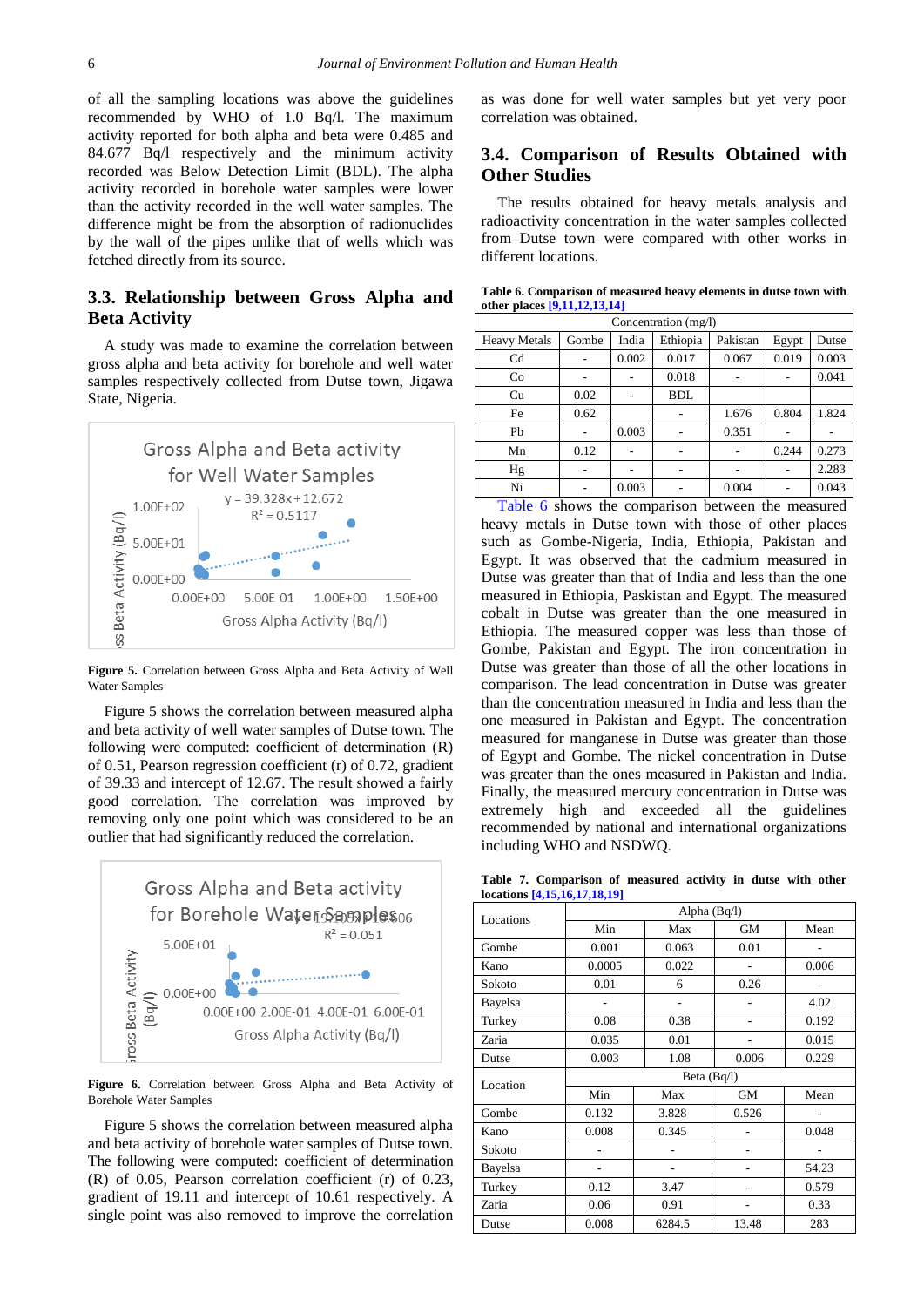[Table 7](#page-5-1) shows the comparison between the measured gross alpha and beta activity in Dutse town with other places including Gombe, Kano, Sokoto, Bayelsa, Turkey, and Zaria. It was observed that the minimum alpha activity measured in Dutse was greater than the ones in Gombe and Kano but less than those of all the other locations in comparison. The maximum alpha activity measured in Dutse was less than the one measured in Sokoto but greater than those of all the other locations in comparison. The geometric mean computed for the measured alpha activity in Dutse was less than the ones computed in Gombe and Sokoto. Similarly, the arithmetic mean computed for the measured alpha activity in Dutse was less than the one computed in Bayelsa but greater than the ones computed in Kano, Turkey and Zaria respectively.

Similar comparisons were made for beta activity: the minimum beta activity measured in Dutse was equal to the one measured in Kano but greater than those of all the other locations in comparison. The maximum beta activity measured in Dutse town was greater than the ones of all the locations in comparison. Further comparisons were made for geometric and arithmetic mean computed in Dutse with other locations. The geometric mean computed for the alpha activity in Dutse was greater than the one computed all the ones computed in Gombe and Sokoto. The arithmetic mean computed for the measured alpha activity in Dutse was less than the one computed in Bayelsa and greater than the ones of all the other locations. The geometric mean computed for measured beta activity in Dutse was greater than the one computed in Gombe. The arithmetic mean computed for beta activity in Dutse was greater than those of all the other locations. In general, it could be seen that the results obtained in Dutse town, Nigeria, were in agreement with other studies carried out in different locations within and outside the country.

## **4. Conclusion**

The heavy metals data were obtained using Atomic Absorption Spectrometer stationed at general laboratory Ahmadu Bello University, Zaria, Nigeria while the gross alpha and gross beta activity data was generated using MPC-2000, a Low Background alpha and beta counter stationed at Center for Energy Research and Training (CERT), Ahmadu Bello University, Zaria, Nigeria. The major aim of this study was to evaluate the quality of drinking water by measuring the level of heavy metals and radioactivity concentration in Dutse town, Jigawa State. A total of 48 drinking water samples were collected from 24 different sampling sites. Emphasis was given to the densely populated areas in the region. The samples were studied and analyzed for Heavy metals and radioactivity concentration. The analyzed heavy metals were Cd, Co, Cu, Fe, Pb, Mn, Hg and Ni respectively. The results for borehole water samples showed that the concentration ranges from 0.0 to 0.06, 0.027 to 0.08, 0.0 to 0.19, 0.23 to 23.26, 0.0 to 0.19, 0.04 to 1.79, 1.38 to 2.81 and 0 to 0.03 for Cd, Co, Cu, Fe, Pb, Mn, Hg and Ni respectively. The average concentration of each heavy metal was also computed, the concentration Iron (Fe), Lead (Pb), Cadmium (Cd), Mercury (Hg) and Nickel (Ni), exceeded the maximum recommended level set by World Health Organization (WHO) and Nigerian Standards for Drinking Water Quality (NSDWQ). The results for well water samples showed that the concentration ranges from 0 to 0.003, 0.033 to 0.048, 0 to 0.003, 0 to 3.428, 0 to 0.021, 0.057 to 0.175, 2.179 to 3.148 and 0 to 0.006 mg/l for Cd, Co, Cu, Fe, Pb, Mn, Hg and Ni respectively. The arithmetic mean of each heavy element was also computed. The concentrations of Iron (Fe), Manganese (Mn) and Mercury (Hg) exceeded the maximum contamination level set by WHO and NSDWQ for safe drinking water. The presence of the heavy metals above the maximum contamination levels in the study area would be from the sources such as transportation, dirty water, industrial activities, atmospheric deposition and geological impact.

The gross alpha and beta radioactivity concentration were also examined. The results for borehole water samples showed that almost all the sampling sites indicated low activity for gross alpha and very high activity were obtained for gross beta. The gross alpha and beta activity ranged from BDL to 0.49 and BDL to 84.68 Bq/l respectively for borehole water samples and for the well water samples, it ranges from 0.003 to 1.08 and 6.826 to 6284.5 Bq/l respectively. The arithmetic mean of gross alpha and beta for borehole and well water samples were also computed. The result obtained was compared with other locations within and outside Nigeria. A study was carried out to examine the correlation between gross alpha and beta activity for borehole and well water samples respectively, the correlation coefficient obtained indicated poor correlation for borehole water samples and fairly good correlation was obtained for well water samples. The correlation was improved by removing an outlier which was considered to have weighed the function unduly to significantly reduce the correlation.

It was also observed that the study area was covered with rocks mostly sedimentary type and sand which was believed to have affected both the heavy metals and radioactivity concentration in the sample locations especially, the well water samples. The reason of having lower activity in the borehole water samples was due to the absorption of some part of the radiation by the wall of the pipes and higher concentration of heavy metals in the borehole water samples may due to old age water supply infrastructure. Therefore, it is recommended that further studies to investigate the level of radioactivity, radionuclides and heavy metals concentration in these locations need to be carried out.

## **Acknowledgement**

The authors acknowledged the financial support of Nigerian Tertiary Education Trust Fund (TETFUND) through the Federal University Dutse, Jigawa State, Nigeria.

## **References**

- <span id="page-6-0"></span>[1] "Heavy Metal Poisoning," 2006. [Online]. Available: https://rarediseases.org/rare-diseases/heavy-metal-poisoning/. [Accessed 20 10 2015].
- <span id="page-6-1"></span>[2] M. V. Chaitali and D. Jayashree, "Review of Heavy Metals in Drinking Water And Their Effect On Human Health," *International Journal of Innovative Research in Science, Engineering and Technology,* vol. 2, no. 7, pp. 2992-2996, 2013.